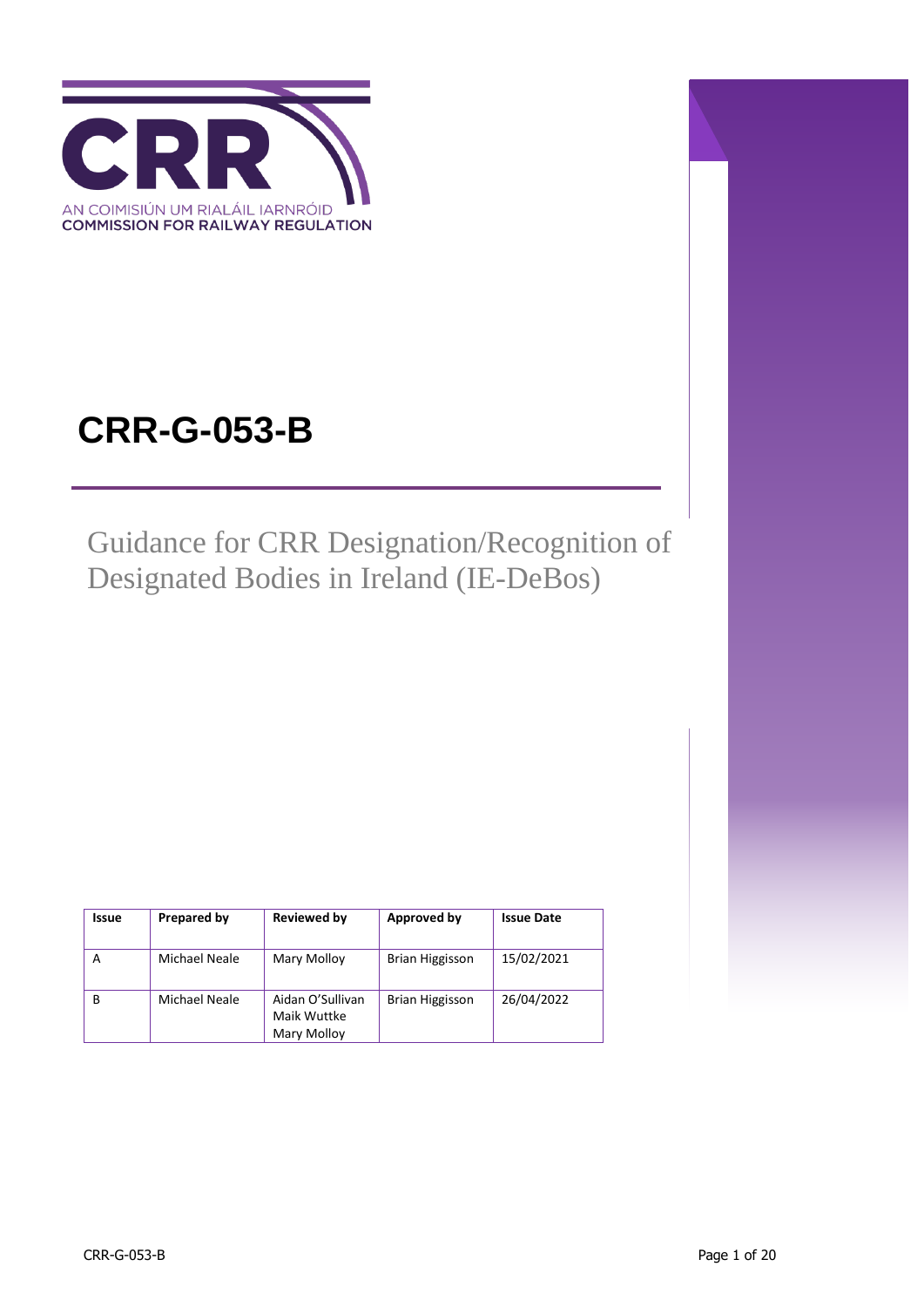| 1                                                           |    |
|-------------------------------------------------------------|----|
| $\mathbf{2}$                                                |    |
| 3                                                           |    |
| 4                                                           |    |
|                                                             |    |
| 5                                                           |    |
| 5.1<br>5.2                                                  |    |
| 5.3                                                         |    |
| 5.4                                                         |    |
| 5.4.1                                                       |    |
| 5.4.2                                                       |    |
| 5.5                                                         |    |
| 5.5.1                                                       |    |
| 5.5.2                                                       |    |
| 5.5.3                                                       |    |
| 5.5.4                                                       |    |
| 5.6<br>5.7                                                  |    |
| 5.7.1                                                       |    |
| 5.7.2                                                       |    |
| 6                                                           |    |
|                                                             |    |
| 7                                                           |    |
| 7.1<br>7.2                                                  |    |
| 7.3                                                         |    |
| 8                                                           |    |
| <b>Modification of Recognition Scope (extension and/or</b>  |    |
|                                                             |    |
| <b>Suspending, Withdrawing or Reducing Recognition</b><br>9 | 19 |
| 10 Confidentiality and Freedom of Information  19           |    |
|                                                             |    |
|                                                             |    |
|                                                             |    |
| 13 IE-DeBo Recognition Certificate and Statement of         |    |
|                                                             |    |
|                                                             |    |
|                                                             |    |
|                                                             |    |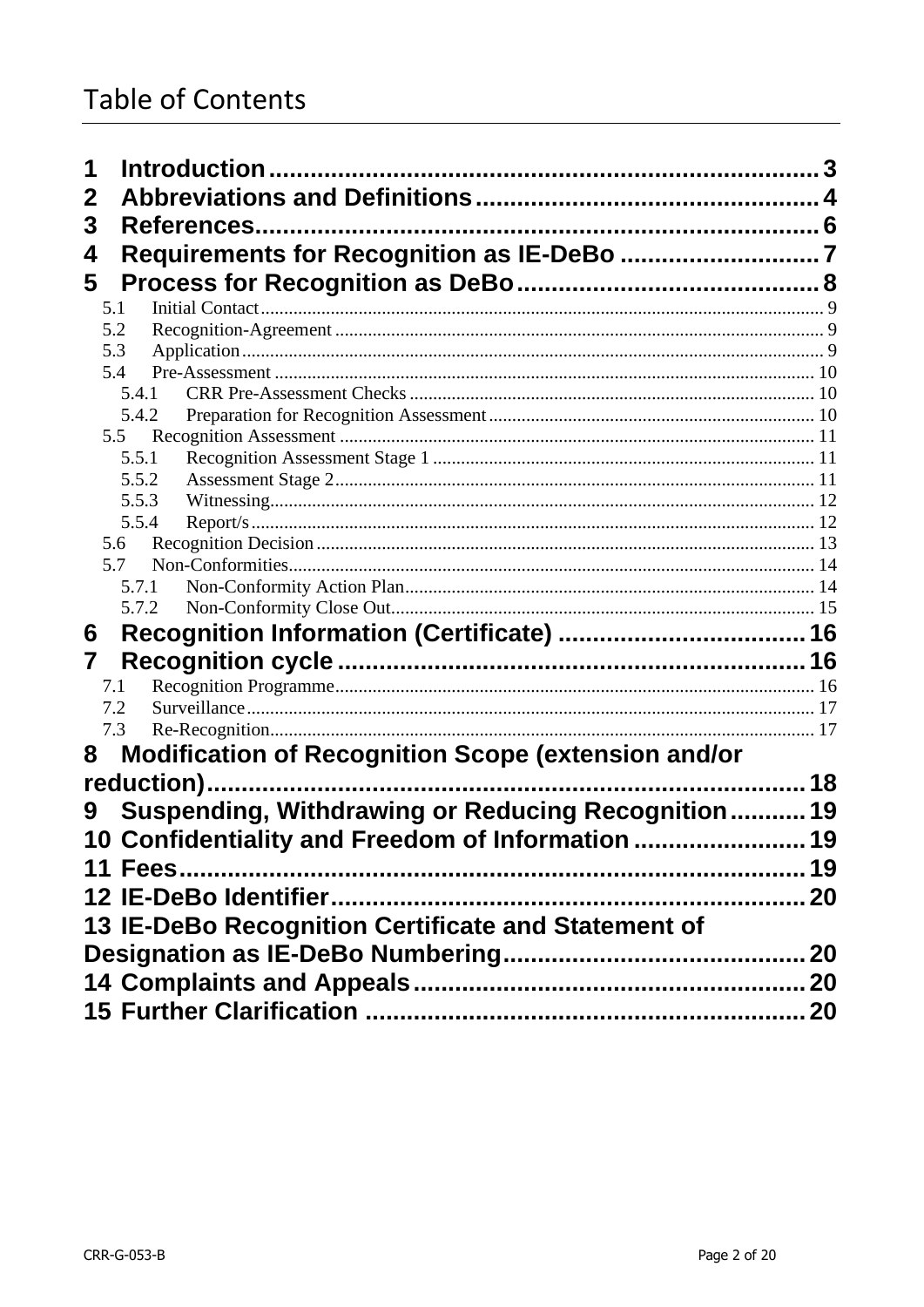## <span id="page-2-0"></span>**1 Introduction**

This document gives guidance and explanation on the CRR process for designation of Designated Bodies (DeBos) in Ireland – IE-DeBo. It cannot replace additional self-study of the applicable background documentation.

According to the Interoperability Directive (EU) 2016/797 and S.I 477 2020 Article 16(3), the CRR is the organisation responsible for Designation of DeBos in the Republic of Ireland (IE-DeBo). The CRR uses the recognition process when designating such bodies.

The CRR is offering recognition of IE-DeBos to any Applicant with a registered company and at least one critical location in the EU or in EFTA through this process.

The criteria against which DeBos are assessed is based on good industry practice as defined in ISO 17065 and ERA document 000MRA1044.

The process for recognition of DeBos as described in this guidance is based on good industry practice as defined in ISO 17011.

*Note: While the CRR use ISO 17011 as good industry practice for recognition, the recognition of IE-Debos is not and should not be confused with accreditation.*

The language for IE-DeBo recognition shall be English. All interviews, meetings, application documents, Applicant processes within the scope of recognition and all evidence for recognition purposes shall use the English language.

At any point in the application, initial assessment process, or after recognition if there is evidence of fraudulent behaviour, if the Applicant intentionally provides falsified information or if the Applicant conceals relevant information, the CRR may reject the application, terminate the assessment process, or withdraw the recognition.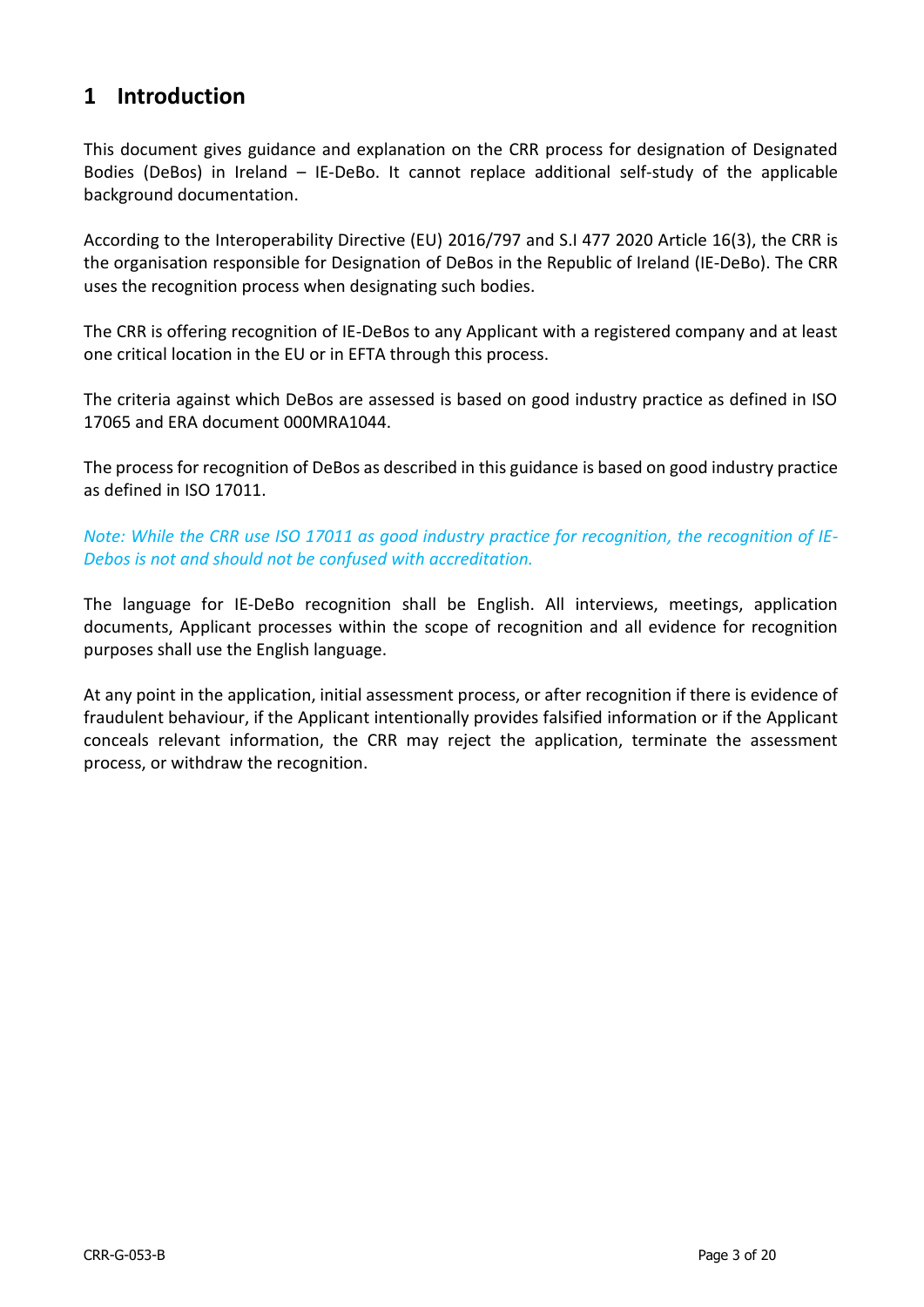# <span id="page-3-0"></span>**2 Abbreviations and Definitions**

| Term / Abbreviation         | <b>Meaning</b>                                                                           |
|-----------------------------|------------------------------------------------------------------------------------------|
| Activities                  | The conformity assessment Activities of the DeBo. These are listed as options in the     |
|                             | Application form CRR-F-058. In addition, the Activities for which a DeBo is              |
|                             | recognised are listed on the Recognition Programme, on the Recognition Certificate       |
|                             | and also on the CRR website via the published Recognition Certificate.                   |
| <b>Activity Categories</b>  | Railway subsystems as defined in IOD Annex II                                            |
| Applicant                   | The organisation applying for or already granted recognition from the CRR in             |
|                             | accordance with this guidance.                                                           |
| Consultancy                 | participation in                                                                         |
|                             | a) the designing, manufacturing, installing, maintaining, or distributing of a certified |
|                             | product or a product to be certified, or                                                 |
|                             | b) the designing, implementing, operating, or maintaining of a certified process or a    |
|                             | process to be certified, or                                                              |
|                             | c) the designing, implementing, providing, or maintaining of a certified service or a    |
|                             | service to be certified [ISO 17065]                                                      |
| <b>Critical Locations</b>   | Locations where Key Activities are conducted                                             |
| <b>CRR</b>                  | Commission for Railway Regulation, formerly the Railway Safety Commission (Irish         |
|                             | NSA). Within this guidance document the CRR are the recognition body.                    |
| DeBo                        | Designated Body                                                                          |
| EA                          | <b>European Accreditation</b>                                                            |
| <b>EFTA</b>                 | <b>European Free Trade Association</b>                                                   |
| ERA                         | The European Union Agency for Railways                                                   |
| EU                          | <b>European Union</b>                                                                    |
| Extending                   | A decision made by the recognition committee to extend the scope of a recognition        |
| recognition                 | (locations and/or Activities)                                                            |
| <b>FOI</b>                  | Freedom of Information                                                                   |
| <b>Granting recognition</b> | A decision made by the recognition committee to grant an initial recognition or a re-    |
|                             | recognition                                                                              |
| <b>IAF</b>                  | <b>International Accreditation Forum</b>                                                 |
|                             | https://iaf.nu/en/iaf-documents-categories/                                              |
| IE-DeBo                     | Designated Body in the Republic of Ireland                                               |
| <b>ILAC</b>                 | International Laboratory Accreditation Cooperation                                       |
|                             | https://ilac.org/publications-and-resources/                                             |
| Impartiality                | Objectivity with regard to the outcome of a conformity assessment activity.              |
|                             | Note: Objectivity can be understood as freedom from bias or freedom from conflicts       |
|                             | of interest. [ISO17000]                                                                  |
|                             | The presence of objectivity. Objectivity is understood to mean that conflicts of         |
|                             | interest do not exist or are resolved so as not to adversely influence the Activities of |
|                             | the body. [ISO 17065]                                                                    |
| Independence                | Freedom of a person or organization from the control or authority of another person      |
|                             | or organization.                                                                         |
|                             | e.g., A conformity assessment body can be independent from the person who is the         |
|                             | object of conformity assessment or from the organization providing the object of         |
|                             | conformity assessment. [ISO17000]                                                        |
| <b>Initial Recognition</b>  | The first Recognition of an Applicant as IE-DeBo, or the recognition as IE-DeBo after    |
|                             | the lapse of a previous Recognition as IE-DeBo                                           |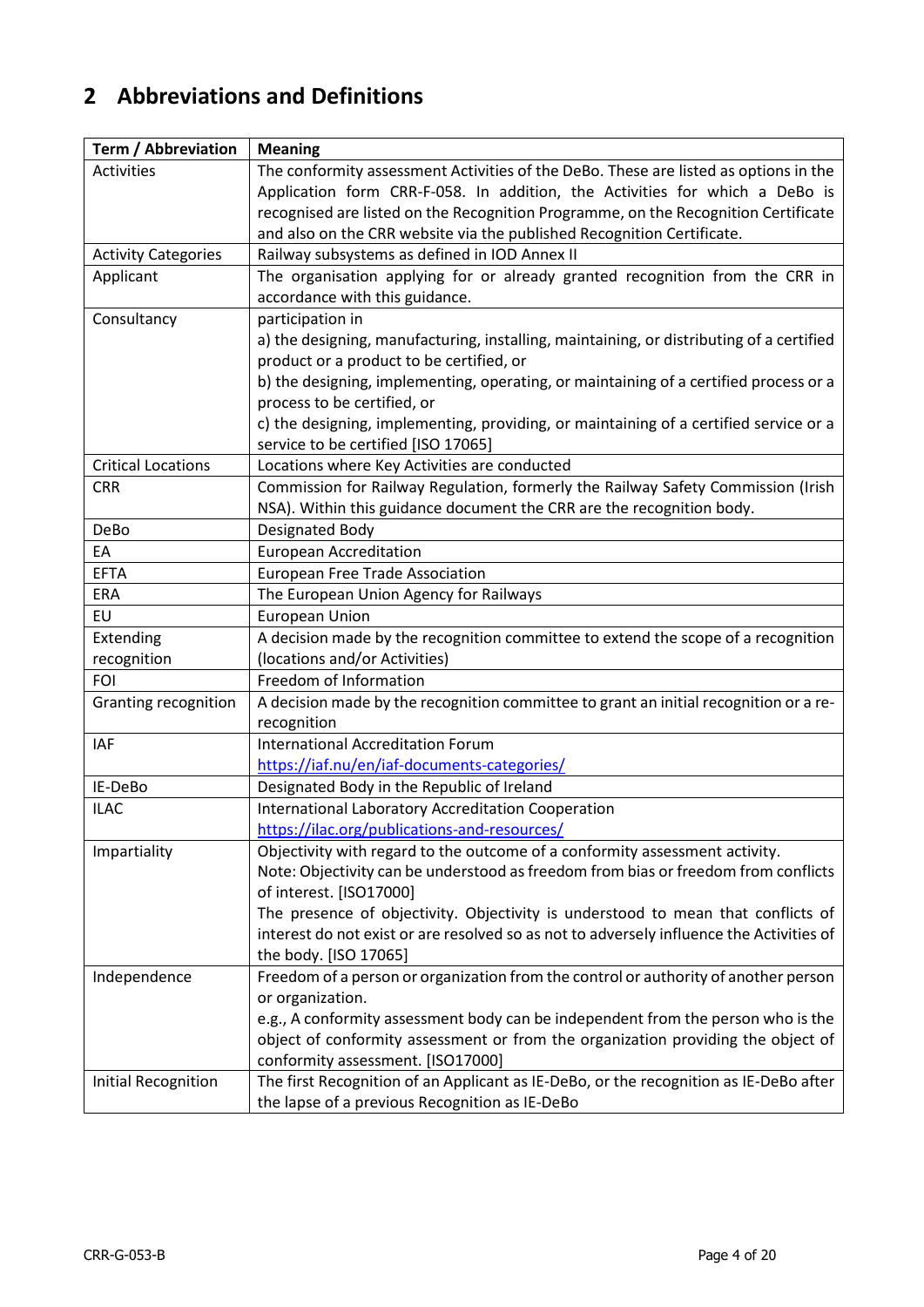| <b>Term / Abbreviation</b> | <b>Meaning</b>                                                                                                       |
|----------------------------|----------------------------------------------------------------------------------------------------------------------|
| <b>Key Activities</b>      | A subset of Activities as defined in IAF/ILAC-A5:11/2013                                                             |
|                            | For certification bodies seeking IE-DeBo Recognition Key Activities include:                                         |
|                            | policy formulation and approval;                                                                                     |
|                            | process and/or procedure development and approval;<br>$\bullet$                                                      |
|                            | initial assessment of competence, and approval of technical personnel and                                            |
|                            | subcontractors;                                                                                                      |
|                            | control of the monitoring process of competence of personnel and<br>$\bullet$                                        |
|                            | subcontractors and its outcomes;                                                                                     |
|                            | contract review including technical review of applications and determining                                           |
|                            | the technical requirements for certification activity in new technical areas                                         |
|                            | or areas of limited sporadic activity;                                                                               |
|                            | decision on certification including technical review of evaluation tasks.                                            |
| Locations                  | <b>Critical Locations and Other Locations.</b>                                                                       |
| Maintaining                | A decision made by the recognition committee to maintain the validity of a                                           |
| recognition                | recognition, usually after a surveillance assessment                                                                 |
| Major Non-                 | A non-conformity resulting from a systemic issue. A group of Minor Non-                                              |
| Conformity                 | Conformities may also be considered as a Major Non-Conformity.                                                       |
| Management System          | Set of interrelated or interacting elements of an organization to establish policies                                 |
|                            | and objectives and processes to achieve those objectives                                                             |
| Minor Non-                 | A non-conformity resulting from a sporadic lapse                                                                     |
| Conformity                 |                                                                                                                      |
| NB-Rail                    | NB-RAIL - Recommendation For Use (RFU)                                                                               |
|                            | http://nb-rail.eu/co/co_en.html                                                                                      |
| <b>NoBo</b>                | Notified Body                                                                                                        |
| <b>NR</b>                  | <b>National Rule</b>                                                                                                 |
| <b>NSA</b>                 | <b>National Safety Authority</b>                                                                                     |
| <b>RDD</b>                 | Reference Document Database (https://rdd.era.europa.eu/rdd/)                                                         |
| Recognition                | The Committee established by the CRR for DeBo Recognition decisions.                                                 |
| Committee                  | See section 5.6                                                                                                      |
| Reduction of Scope         | Changes to the scope of Recognition either at the request of the Applicant or                                        |
| of Recognition             | through a decision by the CRR Recognition Committee (locations and/or Activities)                                    |
| Restoring<br>recognition   | A decision made by the recognition committee to restore the validity of a<br>recognition after a previous suspension |
| <b>SMS</b>                 | Safety Management System                                                                                             |
| Subsystem                  | Legally defined sub-element of the Rail System, see IOD, Annex II                                                    |
| Suspension of              | An immediate ceasing of the validity of a Recognition through a decision by the                                      |
| Recognition                | CRR Recognition Committee. This may be temporary or permanent. It may be                                             |
|                            | reversed by the recognition committee through a decision to restore the                                              |
|                            | recognition                                                                                                          |
| <b>TAF</b>                 | <b>Telematic Applications Freight</b>                                                                                |
| <b>TAP</b>                 | <b>Telematic Applications Passengers</b>                                                                             |
| Third-party                | conformity assessment activity that is performed by a person or organization that                                    |
| conformity                 | is independent of the provider of the object of conformity assessment and has no                                     |
| assessment activity        | user interest in the object.                                                                                         |
|                            | Note: to entry: The first-, second- and third-party descriptors used to characterize                                 |
|                            | conformity assessment activities in relation to a given object are not to be                                         |
|                            | confused with the legal identification of the relevant parties to a contract.                                        |
|                            | [ISO17000]                                                                                                           |
| Withdrawal of              | Retrospective ceasing of the validity of a Recognition through a decision by the                                     |
| Recognition                | CRR Recognition Committee. This is for the life of the Recognition and would                                         |
|                            | invalidate all certification activities of the Applicant made under that Recognition                                 |
| Witnessing                 | Observation by the recognition body of a conformity assessment body while it is                                      |
|                            | carrying out conformity assessment activities within its scope of recognition                                        |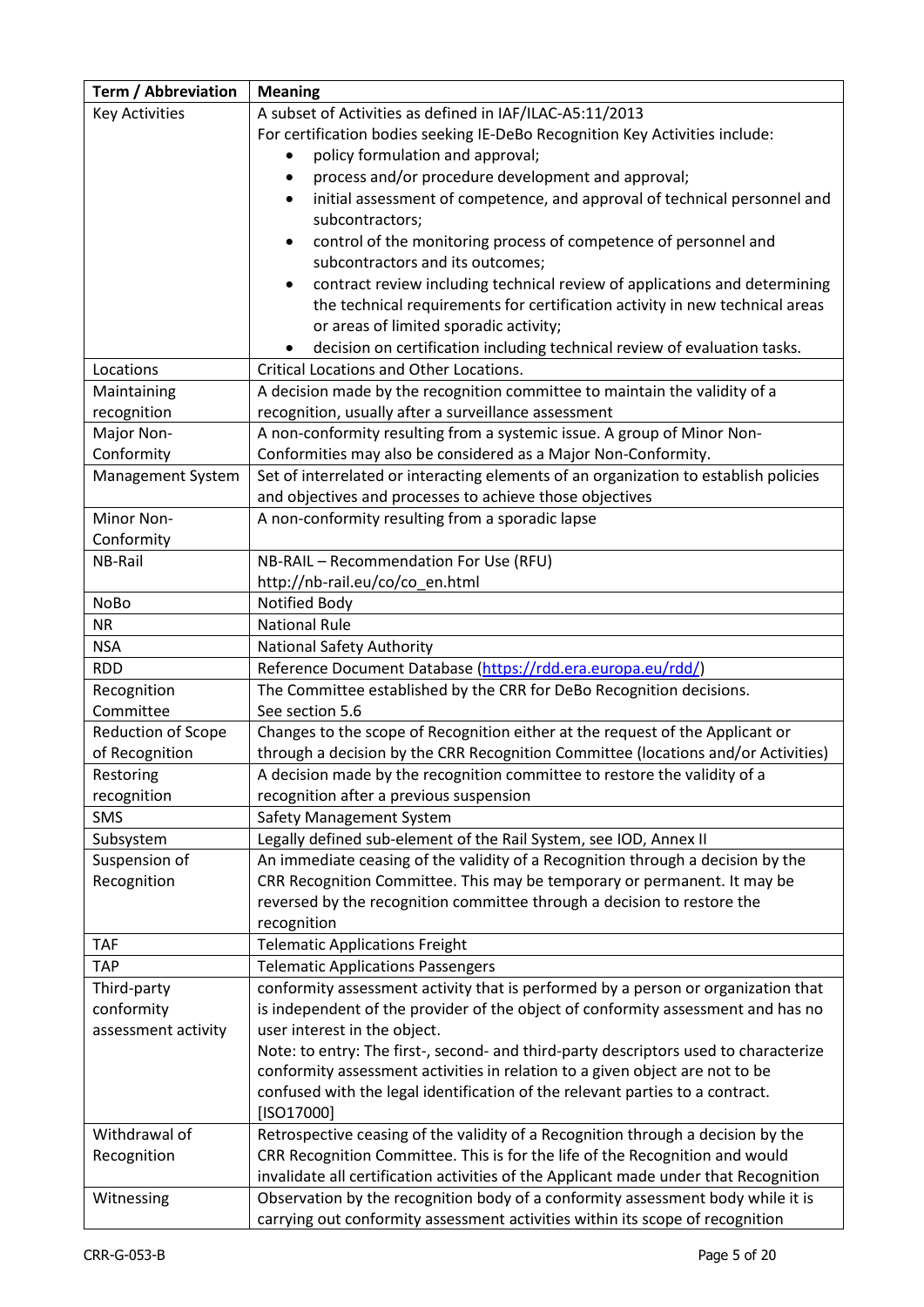# <span id="page-5-0"></span>**3 References**

| <b>IOD</b>                  | DIRECTIVE (EU) 2016/797 OF THE EUROPEAN PARLIAMENT AND OF THE                   |
|-----------------------------|---------------------------------------------------------------------------------|
|                             | COUNCIL of 11 May 2016 on the interoperability of the rail system within the    |
|                             | European Union (recast)                                                         |
| <b>RSD</b>                  | DIRECTIVE (EU) 2016/798 OF THE EUROPEAN PARLIAMENT AND OF THE                   |
|                             | COUNCIL of 11 May 2016 on railway safety (recast)                               |
| S.I. No. 477/2020           | Statutory Instrument - European Union (Interoperability of the Rail System)     |
|                             | Regulations 2020                                                                |
| S.I. No. 176/2021           | Statutory Instrument - European Union (Interoperability of the Rail System)     |
|                             | (Designated Bodies) (Fees) Regulations 2021                                     |
| EA-2/20 G:2020              | Consultancy, and the Independence of Conformity Assessment Bodies               |
| <b>ERA Doc /000MRA1044/</b> | Requirements for Conformity Assessment Bodies Seeking Notification              |
| /S.I. No. 30 of 2014/       | Freedom of Information Act 2014                                                 |
| /IAF/ILAC-A5:11/2013/       | IAF/ILAC Multi-Lateral Mutual Recognition Arrangements (Arrangements):          |
|                             | Application of ISO/IEC 17011:2004                                               |
| /IAFMD4:2018/               | IAF Mandatory Document for the use of Information and Communication             |
|                             | Technology (ICT) for Auditing/Assessment Purposes                               |
| /IAFMD12:2016/              | Accreditation Assessment of Conformity Assessment Bodies with Activities in     |
|                             | <b>Multiple Countries</b>                                                       |
| /ILAC-P15/                  | Application of ISO/IEC 17020:2012 for the Accreditation of Inspection Bodies    |
| /ISO 9000/                  | Quality management systems - Fundamentals and vocabulary                        |
| /ISO 9001/                  | Quality management systems - Requirements                                       |
| /ISO 17000/                 | Conformity assessment - Vocabulary                                              |
|                             | and general principles                                                          |
| /ISO 17011/                 | Conformity assessment - Requirements for accreditation bodies accrediting       |
|                             | conformity assessment bodies                                                    |
| /ISO 17020/                 | Conformity assessment - Requirements for the operation of various types of      |
|                             | bodies performing inspection                                                    |
| /ISO 17021/                 | Conformity assessment - Requirements for bodies providing audit and             |
|                             | certification of management systems                                             |
| /ISO 17025/                 | General requirements for the competence of testing and calibration laboratories |
| /ISO 17065/                 | Conformity assessment -Requirements for bodies certifying products,             |
|                             | processes, and services                                                         |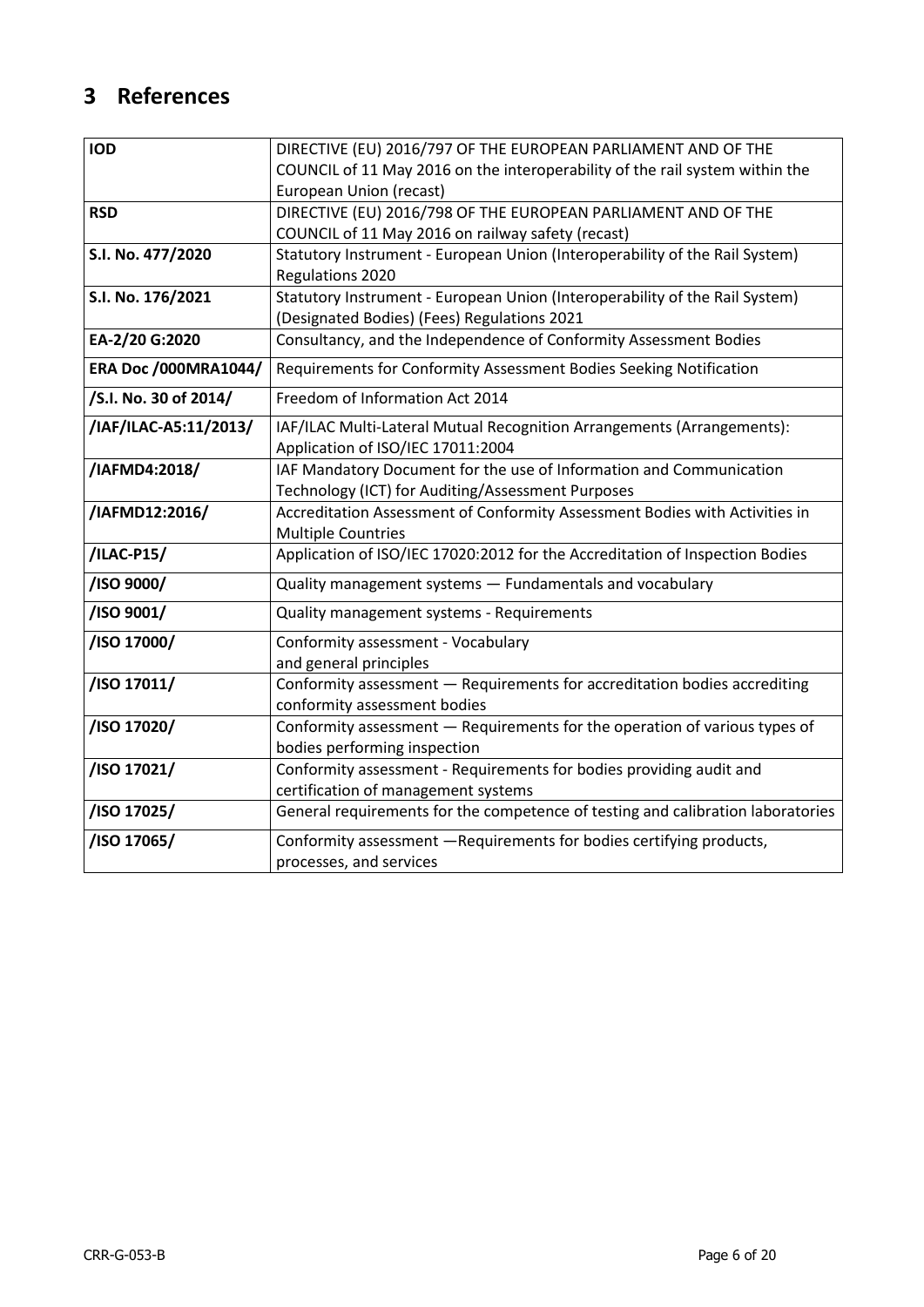# <span id="page-6-0"></span>**4 Requirements for Recognition as IE-DeBo**

The criteria against which DeBos are assessed is based on good industry practice as defined in ISO 17065 and ERA document 000MRA1044. Both documents refer to ISO 17020 (Type A) for Inspection, to ISO 17021-1 for Audit and to ISO 17025 for Laboratory Testing. In addition, associated guidance from CRR, ERA, EA, IAF, ILAC and NB-Rail are also included.

In this respect, the Applicant must demonstrate that they have:

- A suitable management system;
- A sufficient number of competent staff;
- The necessary level of independence and impartiality.

The criteria are listed in the CRR Checklist CRR-CL-007 which the Applicant must complete as part of the application.

The Applicant is expected to demonstrate within their application and during the CRR assessment that they have in advance of the CRR assessment performed a full internal audit of the conformity of their management system with the IE-DeBo requirements.

For the initial assessment the Applicant must be able to demonstrate the effectiveness of their management system in the context of IE-DeBo requirements for the full scope of

- locations and
- Activities

for which IE-DeBo recognition is sought.

This demonstration may be either through examples from similar schemes undertaken by the organisation, or through fabricated project records which demonstrate the proposed approach the organisation would use for their IE-DeBo scheme. Similar schemes would be NoBo or DeBo and include inspection, audit and certification. The projects presented, whether they are actual or fabricated, must cover all the IE-DeBo scopes applied for and must include a full set of project records, i.e., if ENE scope is applied for, suitable ENE project(s) must be presented which demonstrate the full process. It is also noted any records presented from actual projects may have any confidential content redacted so long as the effectiveness of the management system can be demonstrated.

In accordance with IOD and the ERA assessment scheme (ERA document 000MRA1044) Applicants for IE-DeBo must be a Third-Party Conformity Assessment Body. Applicants shall not be engaged in consultancy on the Technical Scope for which they will be/are recognised as IE-DeBo. Further guidance on independence and impartiality may be found in EA-2/20 G:2020.

Full details on the recognition requirements are provided in the CRR Checklist (CRR-CL-007) which is available on the CRR website [www.crr.ie](http://www.crr.ie/)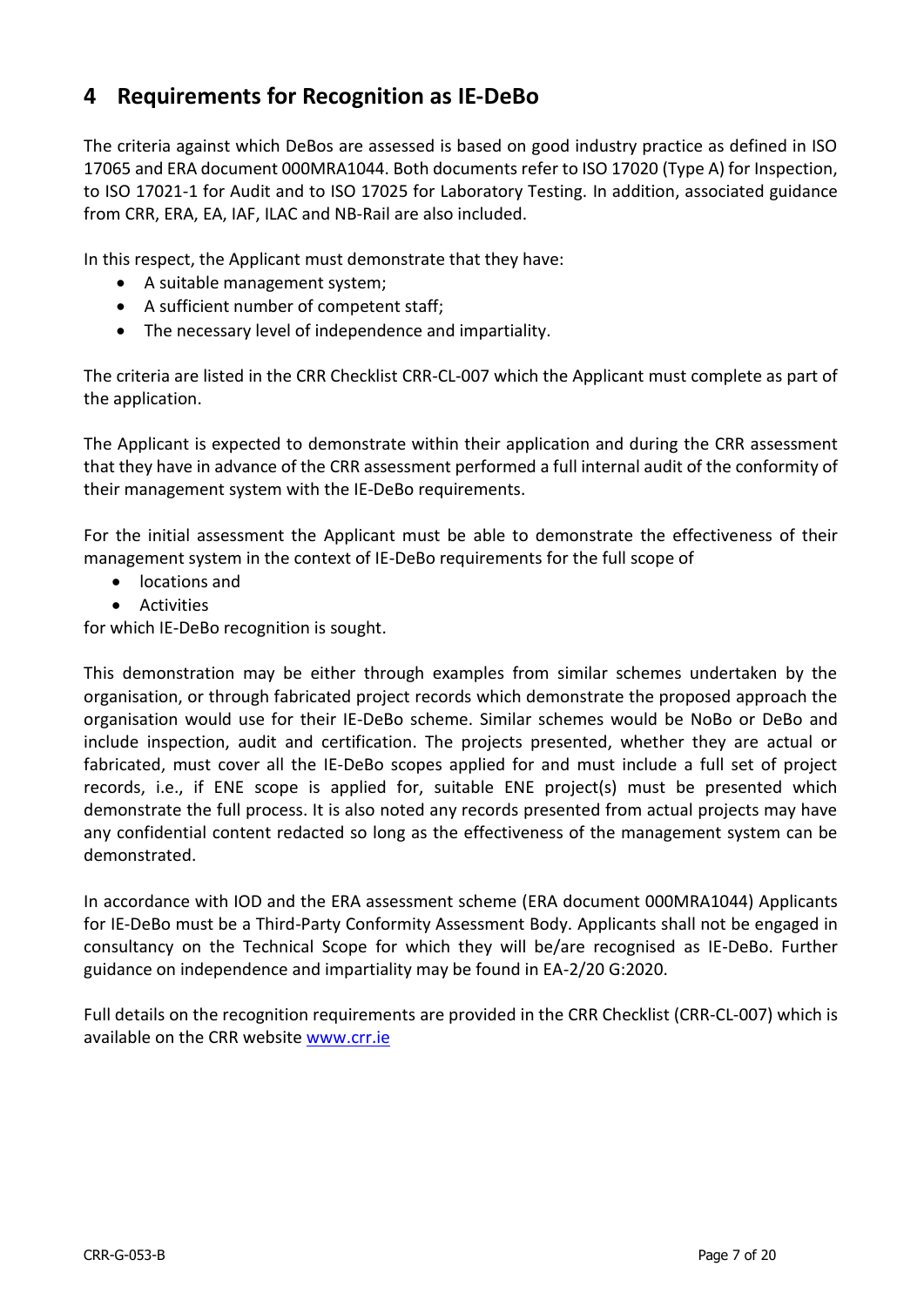# <span id="page-7-0"></span>**5 Process for Recognition as DeBo**

The overview of the CRR's recognition of DeBos scheme is shown in the process flow chart in Figure 1 below. Elements of the process flow chart are numbered with a reference to a section of this document which describes that element.



**Figure 1** Process Flowchart for IE-DeBo Recognition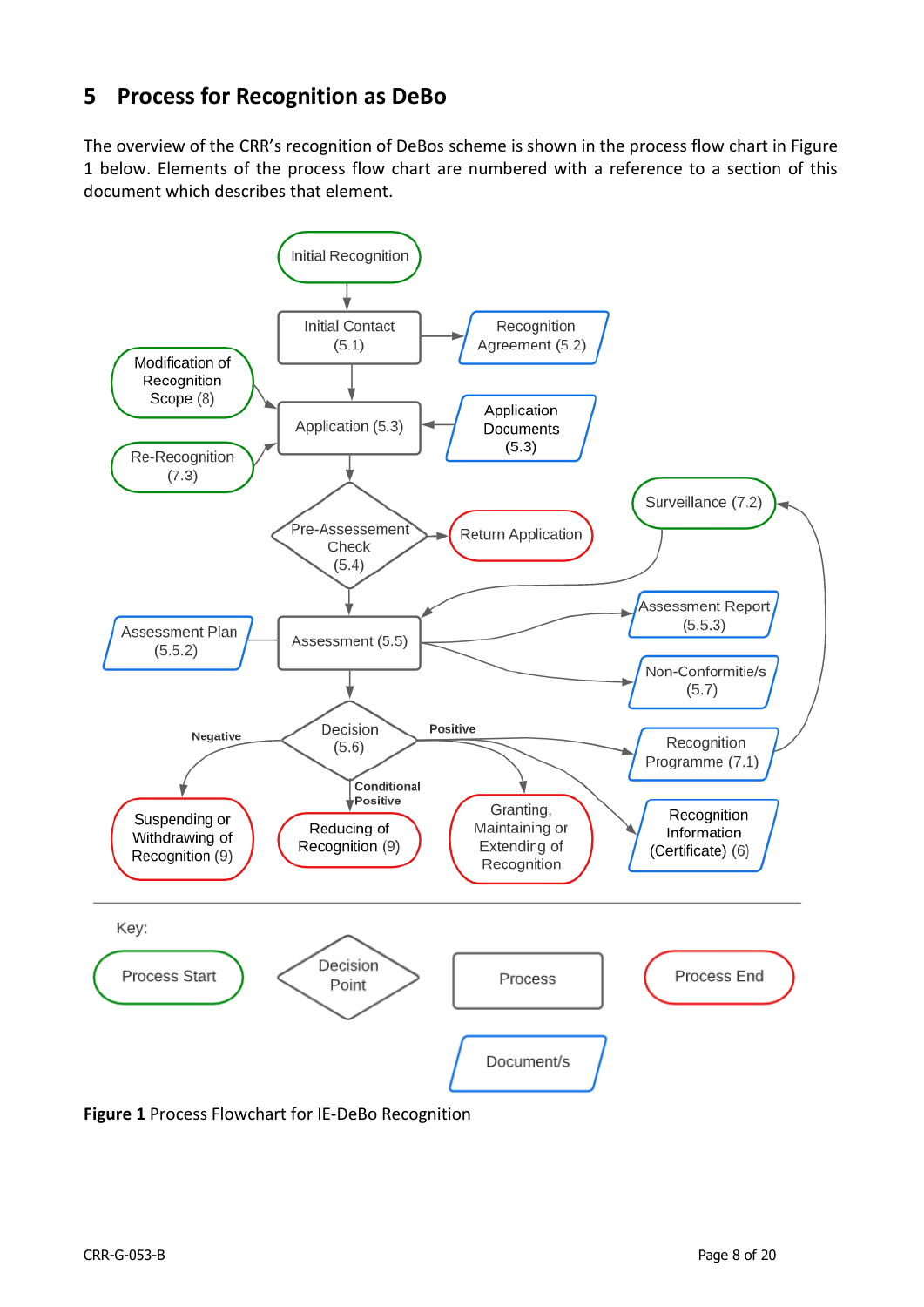## **5.1 Initial Contact**

<span id="page-8-0"></span>The Applicant should make initial contact with the recognition body (CRR) to inform them of the intention to make an application. Contact details may be found on the CRR website [\(www.crr.ie\)](http://www.crr.ie/). The CRR will provide the Applicant with the application form (CRR-F-058), the application checklist (CRR-CL-007) and the evidence form (CRR-F-057).

## <span id="page-8-1"></span>**5.2 Recognition-Agreement**

The CRR will establish a legally enforceable recognition-agreement with each Applicant. This agreement must be signed before the commencement of any recognition. The agreement requires the Applicant to conform to at least the following:

- a) to commit to continually fulfil the requirements for IE-DeBos for the scope of the recognition;
- b) to commit to provide evidence of fulfilment of these requirements upon request from the CRR;
- c) agreement to adapt to any changes to the recognition requirements;
- d) to cooperate as is necessary to enable the CRR to verify fulfilment of requirements for recognition;
- e) to provide access to the Applicant's personnel, locations, equipment, information, documents, and records as necessary to verify fulfilment of requirements for recognition;
- f) to arrange the witnessing of conformity assessment activities when requested by the CRR;
- g) to have, where applicable, legally enforceable arrangements with their clients that commit the clients to provide, on request, access to CRR assessment teams to assess the Applicant's performance when carrying out conformity assessment activities at the client's site;
- h) to claim recognition only with respect to the scope for which it has been granted;
- i) to commit to follow the CRR policy for the use of the recognition symbol where such a symbol is provided to the Applicant;
- j) not to use its recognition in such a manner as to bring the CRR into disrepute;
- k) to inform the CRR without delay of significant changes relevant to its recognition; Such changes include but are not limited to:
	- a. its legal, commercial, ownership or organizational status;
	- b. the organization, top management, and key personnel;
	- c. resources and location(s);
	- d. scope of recognition;
	- e. other matters that can affect the ability of the Applicant to fulfil requirements for recognition.
- l) to pay fees as determined by the CRR (see section 11);
- <span id="page-8-2"></span>m) to assist in the investigation and resolution of any complaints.

## **5.3 Application**

An authorized representative of the Applicant must make a formal application and shall use the application form (CRR-F-058), the application checklist (CRR-CL-007) and the evidence form (CRR-F-057).

The Applicant shall demonstrate, using evidence, that the recognition requirements are fulfilled using the CRR templates provided.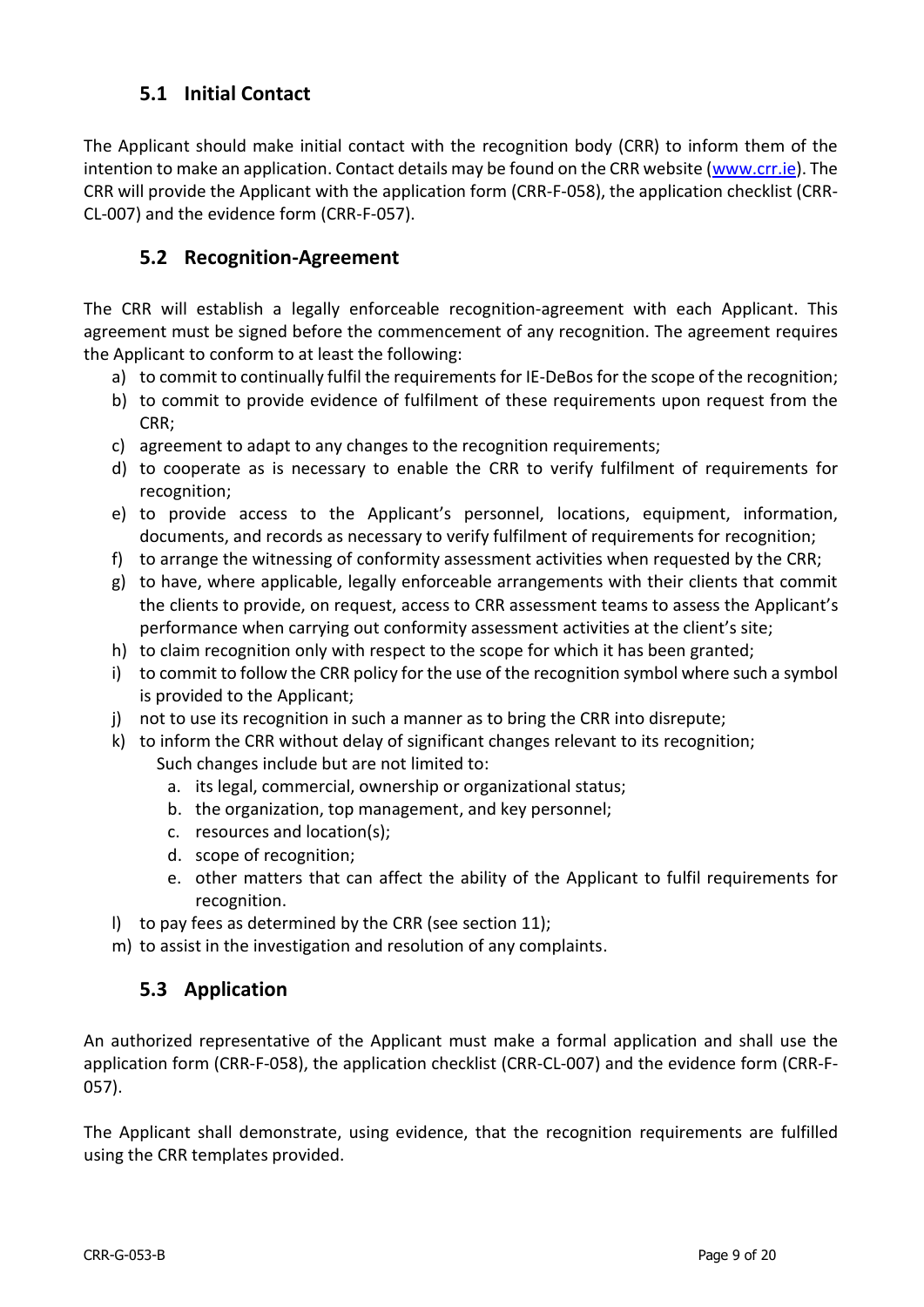## **5.4 Pre-Assessment**

<span id="page-9-0"></span>This is an administrative activity and does not constitute as an assessment. Prior to the assessment, the CRR must:

- perform a high-level check of the viability of the application;
- determine the resources required to perform the assessment;
- and prepare for the assessment.

#### <span id="page-9-1"></span>**5.4.1 CRR Pre-Assessment Checks**

The CRR will review the application and supporting documents to determine the suitability of the application. This will typically be performed by spot checking of the submitted documentation. If this does not permit a conclusive judgement, the CRR may require additional activities to support this check, which may include; meetings with staff and/or requests for additional documentation.

If it is not possible for the CRR by these activities, to reach the understanding that the Applicant has provided a complete and valid application, the CRR must render the submitted application inadequate and hand back the application documents to the Applicant.

If the application is found to be suitable the CRR will communicate this to the Applicant.

#### <span id="page-9-2"></span>**5.4.2 Preparation for Recognition Assessment**

The CRR will appoint an assessment team consisting of a lead assessor and, where required, a suitable number of assessors and/or technical experts for the scope to be assessed. When selecting the assessment team, the CRR will ensure that the expertise brought to each assignment is appropriate. In particular, the team as a whole:

- a) shall have appropriate knowledge of the specific scope of recognition;
- b) shall have understanding sufficient to make a reliable assessment of the management system, competence, and independence and impartiality of the Applicant to operate within its scope of recognition.

The CRR will inform the Applicant of the names of the members of the assessment team and any observers, and the organization(s) they belong to, sufficiently in advance to provide the opportunity to lodge an objection to the appointment of any particular team members or observers with supporting justification.

The recognition programme will then be developed based on the scope of the recognition as requested in the application, including locations, personnel, assessment techniques and requirements for witnessing. The CRR will confirm with the Applicant, the details of the recognition programme. At this time, the recognition programme will detail the information required by the assessment team for the initial assessment. Later the recognition programme will be developed to include the ongoing activities for the recognition cycle. This will be completed after the assessment and before the issuing of a recognition certificate, see section 7.1.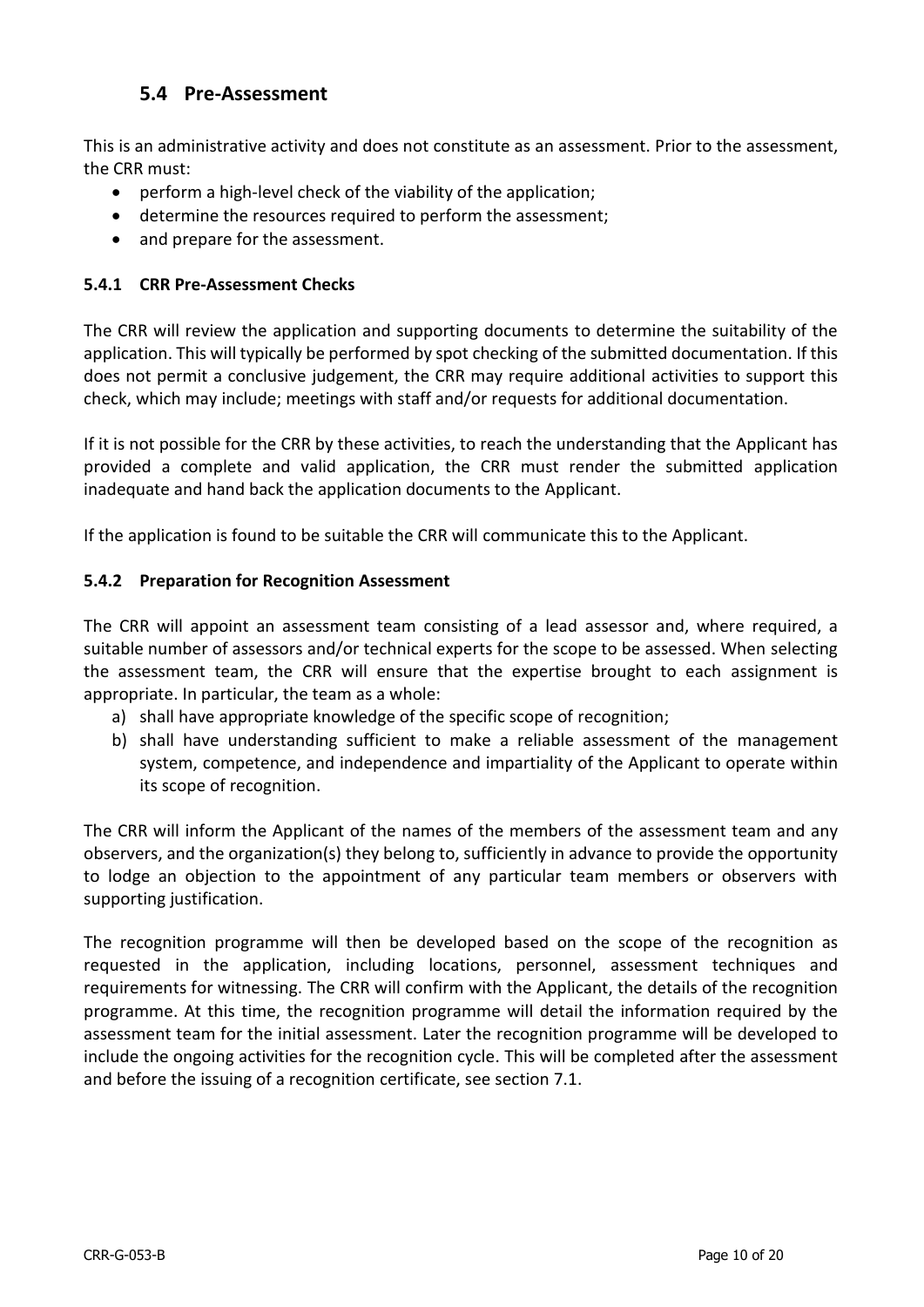## **5.5 Recognition Assessment**

<span id="page-10-0"></span>The CRR scheme for assessment consists of two stages which results in a structured report outlining the results and recommendations from the assessment team.

#### <span id="page-10-1"></span>**5.5.1 Recognition Assessment Stage 1**

The CRR having performed the pre-assessment (section 5.4) and found the application to be suitable can then begin assessment stage 1.

This is a document assessment of the application against the applicable criteria (see section 4) including review of all relevant documented information supplied by the Applicant. This assessment is to determine conformity of the Applicant's management system, including management of competence, and of independence and impartiality. The CRR may require additional activities to support this assessment, which may include; site visits, interviews with staff, meetings with staff and/or requests for additional documentation.

As before if it is not possible for the CRR by these activities, to reach the understanding that the Applicant conforms to the requirements for IE-DeBo, the CRR must render the submitted application inadequate, stop the recognition assessment and provide a report to the certification committee.

If the findings permit, the assessment will continue to assessment stage 2. The results of assessment stage 1 will be reported in writing within the Assessment Report, see Section 5.5.4.

#### <span id="page-10-2"></span>**5.5.2 Assessment Stage 2**

Assessment Stage 2 is typically performed on site consisting of site inspection, interviews with staff, observations, meetings with staff and/or requests for additional documentation as required. Assessment stage 2 may in extraordinary circumstances be performed remotely if the objectives of the assessment can be achieved and at the discretion of the assessment team. In this context the CRR will employ the principles of IAF MD 4. This assessment is to check that the organisation is compliant with its management system including the requirements for competence and independence and impartiality within the scope of the recognition.

The CRR will develop in cooperation with the Applicant an assessment plan for the assessment stage 2. In producing this assessment plan the CRR will attempt to facilitate the availability of the Applicant's staff and facilities. The agreed assessment plan will be provided to the Applicant and will be the basis of the assessment activities.

The assessment plan will include: the purpose of the assessment, recognition requirements, personnel involved, and assessment schedule and activities including witnessing where applicable.

*Note: During the validity of the recognition all Activity Categories within the scope of recognition must be witnessed unless justified otherwise. Consideration will be given as to which Activities are sampled during the first assessment.*

An opening meeting will be performed as the first step of the stage 2 assessment in accordance with the assessment plan. At the opening meeting, the purpose of the assessment, recognition requirements, personnel involved, and assessment schedule and activities will be clearly defined in agreement with the assessment plan. In addition, requirements for site access and health and safety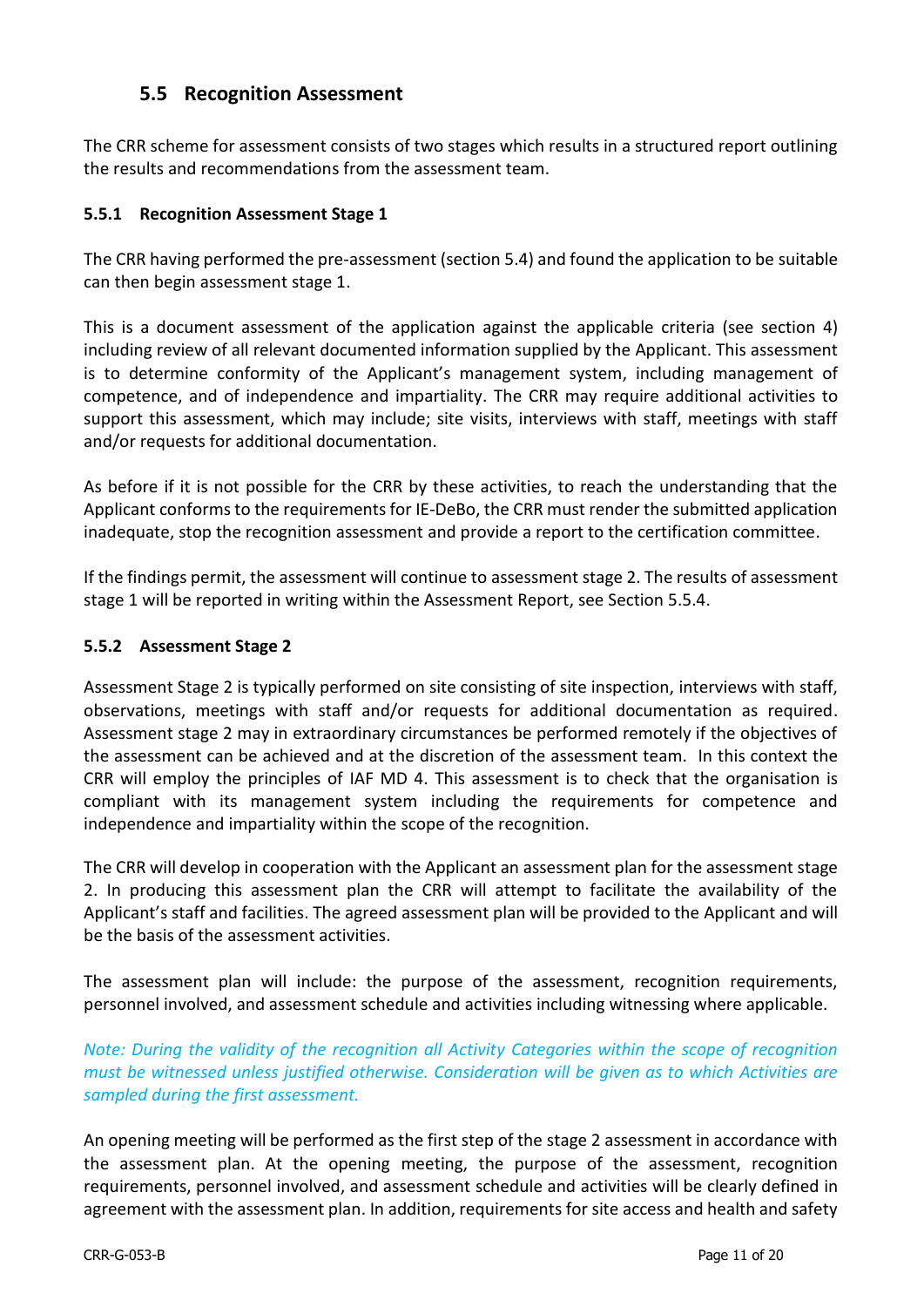(e.g., Personal protective equipment, safety briefing and any other safety requirements for the locations) must be agreed.

If the Applicant fails to provide sufficient access to relevant documentation, staff and facilities, the assessment team may need to defer or stop the assessment activities.

The assessment team will analyse all relevant information gathered prior to and during the assessment to determine the Applicant's ability to conform to the recognition requirements within its scope of recognition.

At the end of the assessment a closing meeting will be performed. The assessment team will present the findings identified during the assessment and detail in writing any nonconformities. An opportunity will be provided for the Applicant to seek clarification on the findings including the nonconformities, if any, and their basis. The Applicant should accept these non-conformities in writing.

In exceptional circumstances, the assessment team may agree in coordination with the Applicant to alter the assessment plan to extend the timeline. This may be allowed to facilitate additional assessment activities, such as additional interviews, collection of and/or analysis of evidence. In this case a summary meeting will be held in lieu of the original closing meeting. At the summary meeting the new time and date will be set for the closing meeting.

#### <span id="page-11-0"></span>**5.5.3 Witnessing**

During the validity of the recognition all Activity Categories must be witnessed unless justified otherwise. The planned schedule for witnessing over the recognition schedule will be recorded in the recognition programme.

### *Note: As witnessing is only possible for a recognised DeBo, the first witnessing activities can only be performed after initial recognition.*

Witnessing activities will be conducted in the same way as stage 2 assessment (see section 7). For each witnessing activity there will be an assessment plan, an assessment report, and nonconformities forms as applicable, these will be separate to those produced for stage 2 assessments.

Witnessing assessment activities must be scheduled to coordinate with the Applicant's Activities. The Applicant will be informed of the intent to perform the Witnessing and the preferred Activities and must cooperate in this regard. Where witnessing activities are scheduled, the Applicant must inform the CRR of any changes to the activity schedule in good time.

#### <span id="page-11-1"></span>**5.5.4 Report/s**

Subsequent to the completion of the assessment stage 2 or witnessing activities the assessment team will produce a draft assessment report and provide this to the Applicant. The Applicant shall provide an improvement plan for any identified non-conformities and may provide comments for correction of the draft report. See section 5.7 for guidance on non-conformities.

The CRR will then insert the improvement plan into the report or add it to the report as an appendix and will issue the report to the Applicant and to the recognition committee. The report will include the assessment findings and a recommendation to the recognition committee on whether to grant recognition, its validity, and any conditions recommended.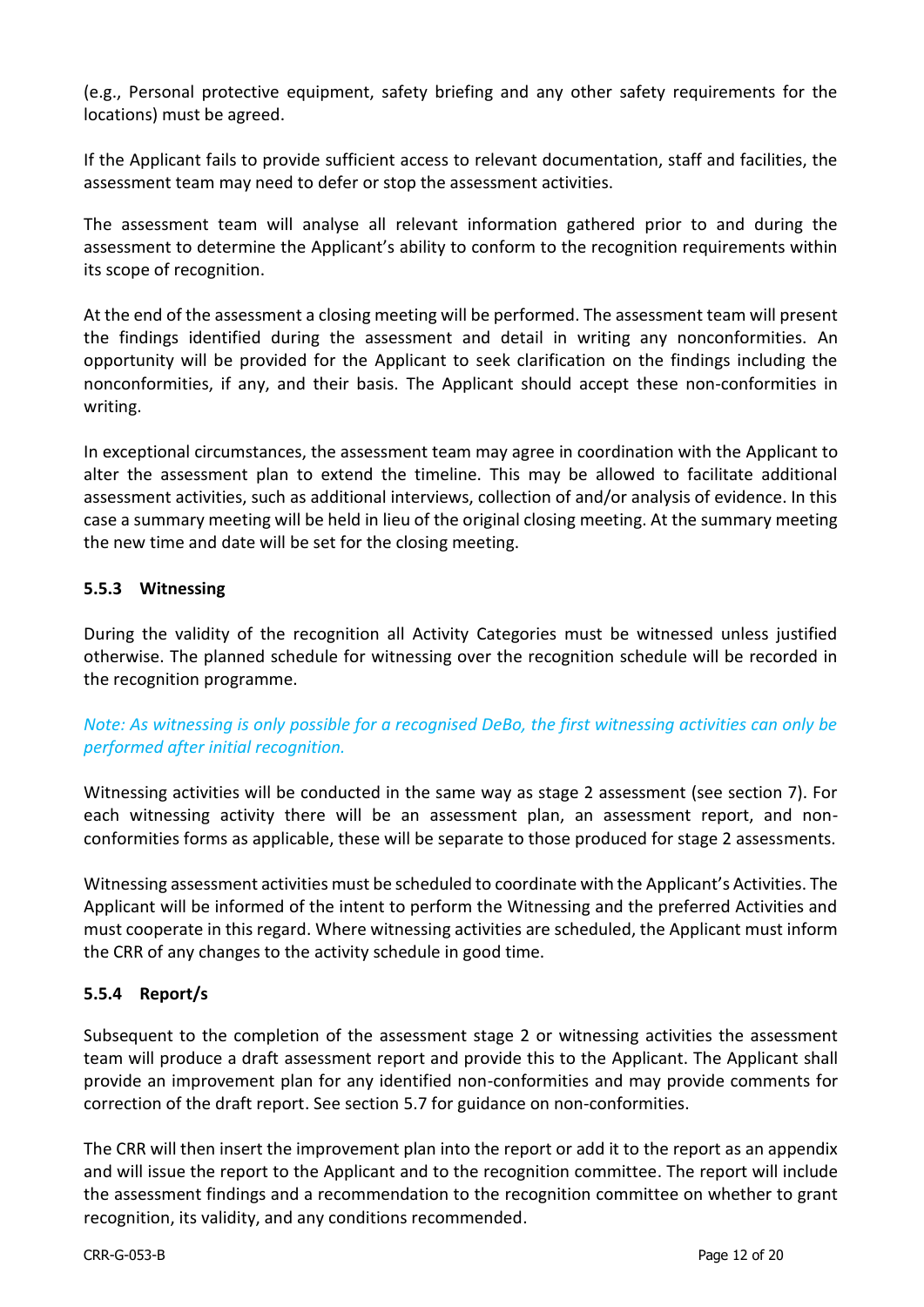## **5.6 Recognition Decision**

<span id="page-12-0"></span>All decisions are made by a CRR recognition committee which is independent of the assessment team. The assessment team will provide a report including a recommendation on the recognition scope, recognition validity and any conditions. The committee, prior to making a decision, must be satisfied that the reported information is adequate to demonstrate that the requirements for IE-DeBo within the scope of recognition sought are fulfilled by the Applicant. If needed, the committee may seek further clarification from the assessment team. If the committee by these activities cannot determine that the requirements for IE-DeBo within the scope of recognition sought are fulfilled by the Applicant then they may refuse the application for recognition, reduce the scope of recognition, suspend recognition, or withdraw a recognition.

Failure of the applicant to pay any fees for IE-DeBo recognition as determined by the CRR would also result in a decision by the recognition committee to refuse the application for recognition, suspend recognition or withdraw a recognition.

The recognition Decision will be one of the following:

- Refuse Application for Recognition;
- Grant Initial Recognition;
- Maintain the Recognition;
- Expand the scope of Recognition;
- Reducing the scope of Recognition;
- Suspend the Recognition;
- Restore the Recognition;
- Grant Re-Recognition; or,
- Withdraw Recognition.

For each of these cases the decision will be communicated to the Applicant in writing including justification where required.

If the recognition committee grants an initial recognition, expands the scope of recognition, reduces the scope of recognition, restores the recognition or grants a re-recognition, a recognition certificate (see Section 6) shall be issued to the Applicant and a copy shall be uploaded or updated on the Reference Document Database (RDD) [\(https://rdd.era.europa.eu/rdd/\)](https://rdd.era.europa.eu/rdd/) website and to the CRR website [\(www.crr.ie\)](http://www.crr.ie/) as applicable.

If the recognition committee suspends or withdraws a recognition, the recognition certificate status will be updated as such on the Reference Document Database (RDD) [\(https://rdd.era.europa.eu/rdd/\)](https://rdd.era.europa.eu/rdd/) website and to the CRR website [\(www.crr.ie\)](http://www.crr.ie/) as applicable.

Where a reduction, suspension or withdrawal of a recognition is requested by the Applicant, this may be performed without the need of a committee decision.

For the initial assessment, a major non-conformity or a large number of minor non-conformities would cause the recognition committee to refuse an application for recognition.

For information on the CRR appeals process see Section 11.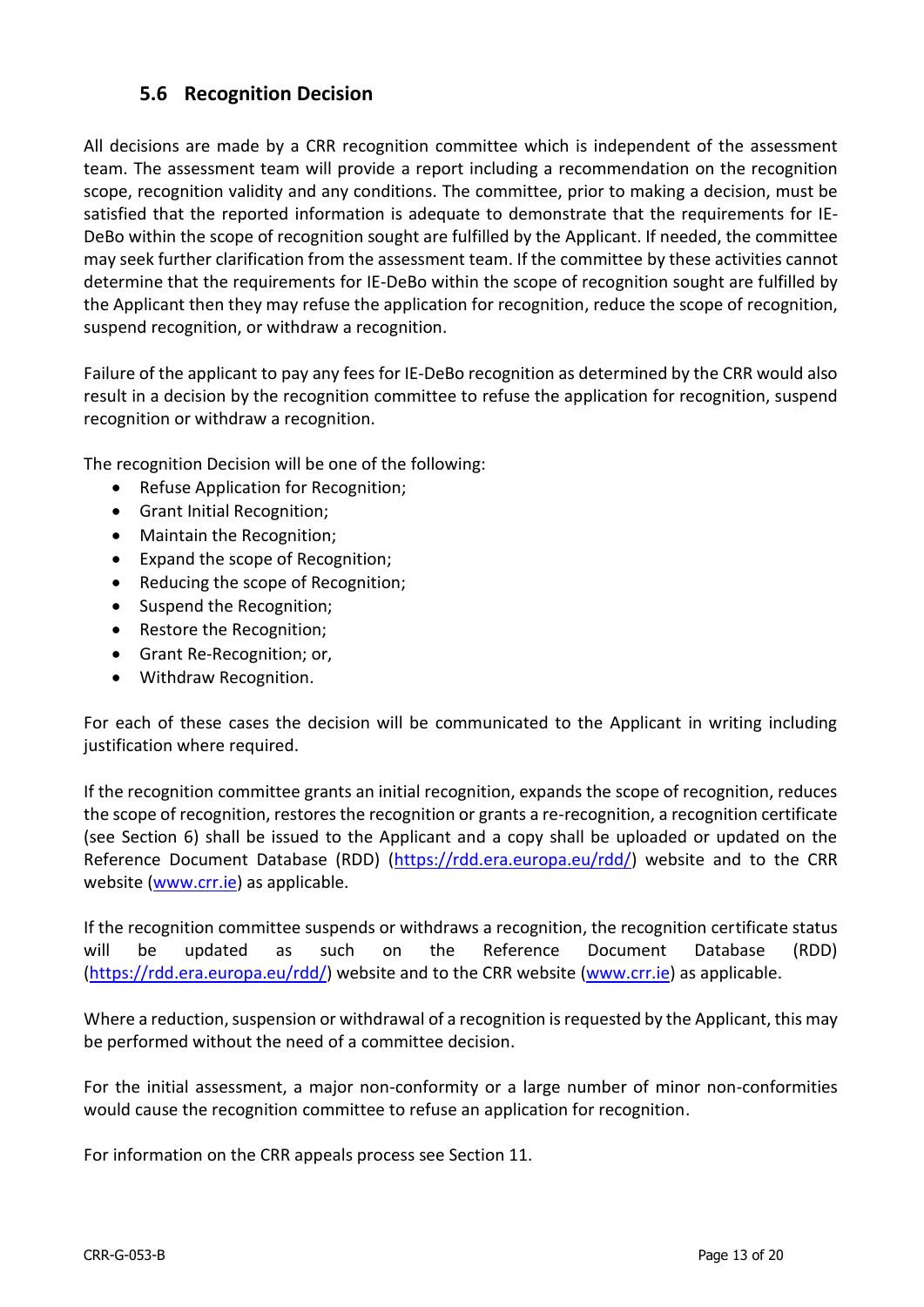## **5.7 Non-Conformities**

<span id="page-13-0"></span>Whenever a non-conformity is identified it is issued to the Applicant via a non-conformity form using the CRR template CRR-F-059. When a non-conformity form is issued it will include:

- a reference to the application;
- the specific activity through which the non-conformity was identified;
- the assessment team members involved:
- the specific requirement (clause) and location concerned;
- a description of the non-conformity; and
- time limits for corrective action and effectiveness check.

#### <span id="page-13-1"></span>**5.7.1 Non-Conformity Action Plan**

After a non-conformity is issued the Applicant must confirm their agreement with the finding via the non-conformity form to the assessment team.

Once the wording of the non-conformity is agreed by the Applicant, they must take the necessary actions to analyse and correct the non-conformity. The Applicant must:

- analyse the scope of the non-conformity (extent) including:
	- o the scope as identified during the assessment and any other areas that may have be affected by the same or a similar issue;
	- o what is affected: procedures, processes, other documents, implementation, etc.;
	- o who and where: affected locations, departments and activities (including similar activities that may be affected);
- analyse the cause of the non-conformity including identification of the root cause/s;
- describe the correction which:
	- o fully explains how the non-conformity was rectified;
	- o provides a completion date;
- describe the corrective action which:
	- o fully explains how re-occurrence will be avoided:
	- o makes reference to any documents which were changed or developed in order to close the non-conformity:
	- o provides a completion date.

#### *Note: the issue may be caused by and/or may affect:*

- *Documentation/Processes/Procedures:*
	- o *E.g. lack of documented process;*
	- o *E.g. ambiguity in process;*
	- o *E.g. incomplete process;*
		- o *E.g. process impossible/impractical to comply with;*
- *Implementation:*
	- o *E.g. process exists but staff did not know about process;*
	- o *E.g. process exists but staff did / could not follow process.*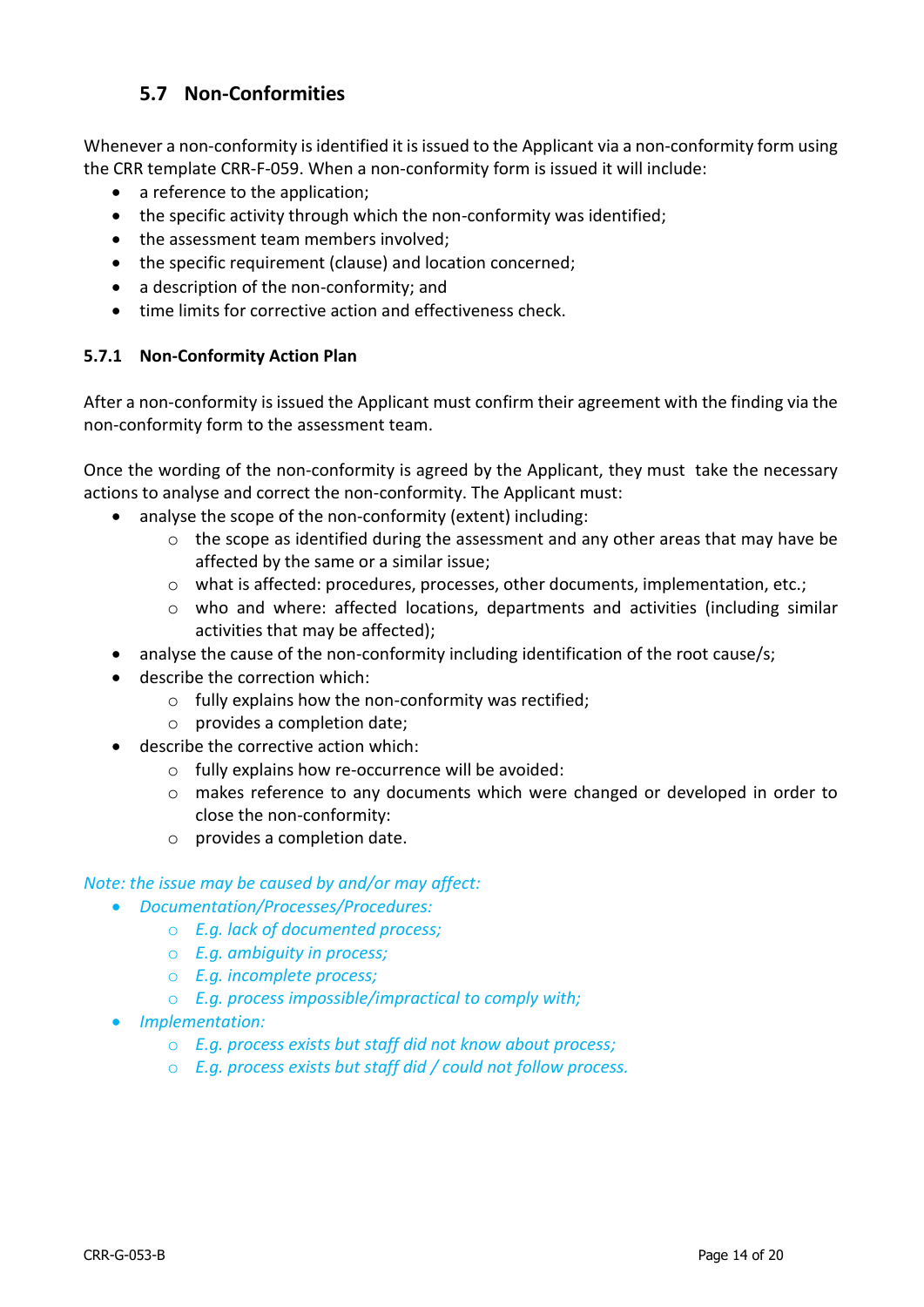#### <span id="page-14-0"></span>**5.7.2 Non-Conformity Close Out**

From the time of issue of the Non-Conformity, the maximum time limits for analysis, correction and implementation of corrective action are 2 months for a major non-conformity and 4 months for a minor non-conformity.

The Applicant must provide evidence to the CRR by the stated time limit to demonstrate that the non-conformity has been resolved.

This evidence must be sent as a complete package against each non-conformity, clearly referencing the related non-conformity. These packages of evidence may be provided via hard or soft copy and must include:

- The non-conformity sheet with all Applicant sections complete and all evidence referenced;
- Copies of all relevant documented evidence of new / revised QMS documents (e.g. updated procedures);
- Copies of all other relevant documented evidence (e.g. updated project conformity assessment checklists or reports).

When this evidence is provided to the CRR, the CRR will perform a review and determine if the evidence is considered sufficient. If the non-conformity is found to be unresolved and the time limit for the non-conformity close out has passed, this may result in a new non-conformity, or may require conditions to be placed upon a certificate, or the suspension or the withdrawal of a certificate or no recognition granted.

*Note, decisions on additional conditions, on suspension or on withdrawal or on no recognition granted are at the discretion of the decision committee, see section 5.6.*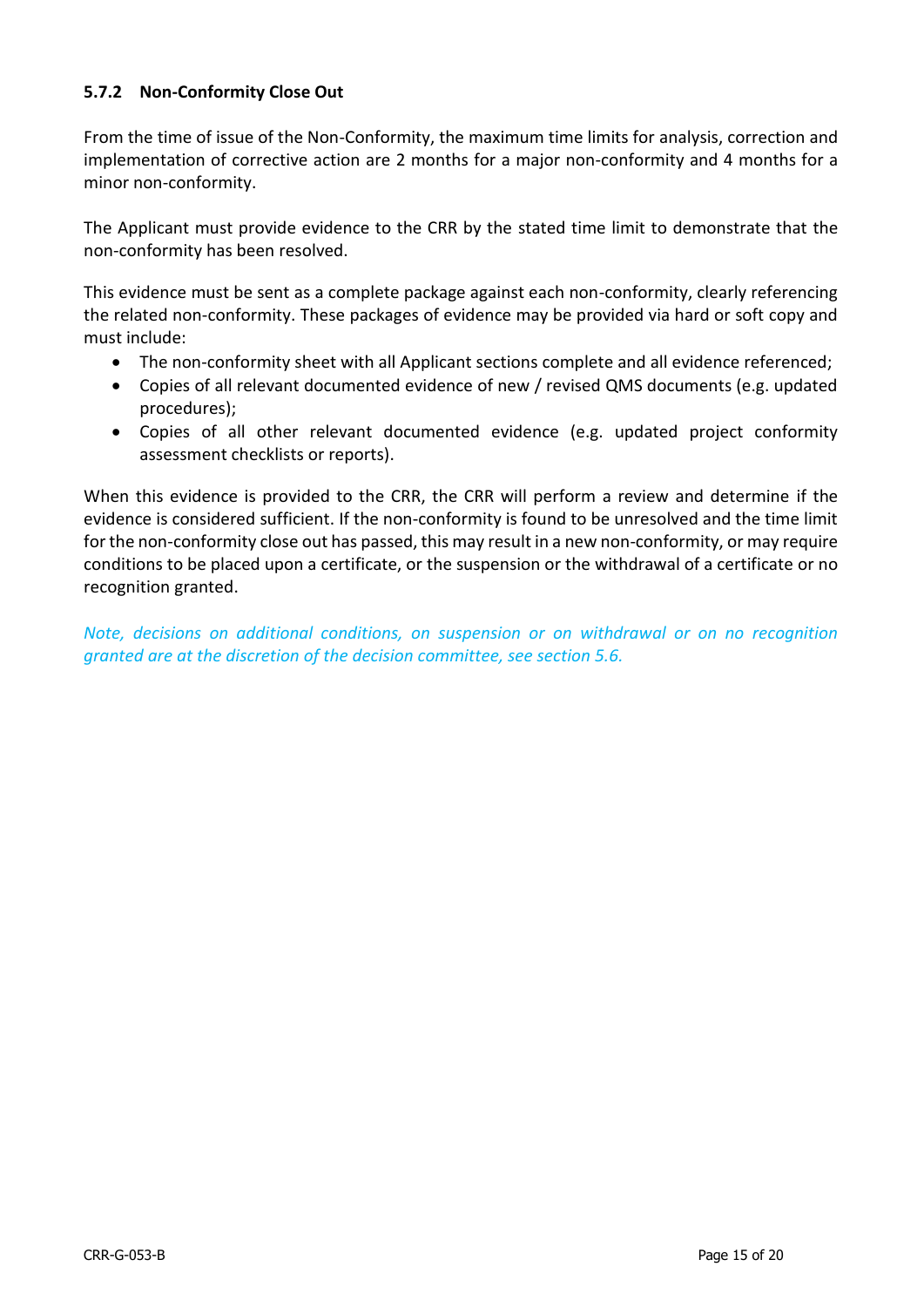# <span id="page-15-0"></span>**6 Recognition Information (Certificate)**

Where the committee make a decision to grant a recognition, the CRR will provide an IE-DeBo Recognition Certificate and Statement of Designation as IE-DeBo to the Applicant.

The effective date of recognition will be the date of or a date after the decision. The certificate will be based on and linked to the recognition programme, see section 7.1. The certificate validity will be based on the ongoing activities of the recognition programme.

See section 12 for information on IE-DeBo identifier numbers.

## <span id="page-15-1"></span>**7 Recognition cycle**

The CRR provide recognition with a validity of up to 5 years. During this time, the CRR will perform a Surveillance assessment annually.

While a maximum validity of 5 years can be provided this is usually only available for mature organisations and re-recognition. For this purpose, a mature organisation is one where there is evidence of ongoing compliance with the management system relevant to the scope of application.

The start and end date for the validity will be stated on the recognition certificate.

At the end of the validity of a recognition the Applicant may apply for re-recognition. Re-recognition follows the same process as an initial recognition with the benefit that the CRR is already familiar with the Applicant. As such, and pending changes to the Applicant's management system and scope of recognition, the time taken for re-recognition may be less than that of an initial recognition.

#### <span id="page-15-2"></span>**7.1 Recognition Programme**

After the decision (for an initial assessment or re-recognition) and before the issuing of a recognition certificate a recognition programme will be finalised and issued, including locations, Activities, personnel, assessment techniques and requirements for witnessing. During the validity of the recognition all Activity Categories must be witnessed unless justified otherwise. The recognition programme is applicable throughout the recognition cycle and the certificate validity will be based on the ongoing activities of the recognition programme.

The recognition programme will lay out the activities for assessing the Applicant during the recognition cycle to ensure that the Applicant's Activities (representative of the scope of recognition at the relevant locations) are assessed during the recognition cycle. Factors such as knowledge obtained by the CRR about the Applicant's management system and Activities and the performance of the Applicant shall be considered by the CRR when establishing the recognition programme.

The recognition programme will ensure that the requirements within the scope of recognition are assessed with prioritisation based on identified risk of non-compliance with recognition requirements. A sample of the scope of recognition will be assessed annually through surveillance assessments.

Any changes to the scope of recognition throughout the recognition cycle may require updates to the recognition programme.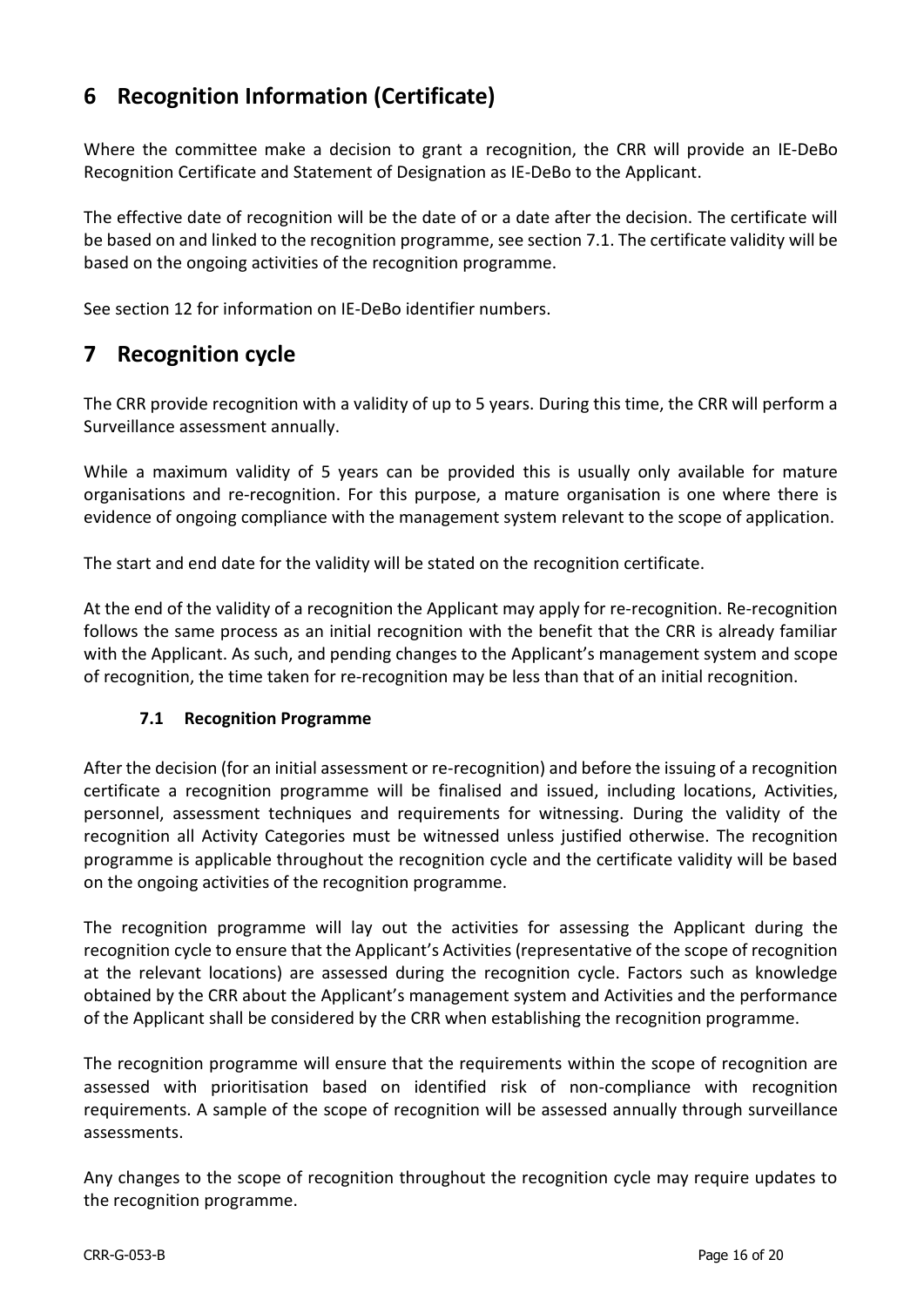## **7.2 Surveillance**

<span id="page-16-0"></span>Surveillance requires stage 1 and stage 2 assessment, however where the Applicant has not changed its management system the stage 1 assessment may be reduced. The CRR will determine the extent of stage 1 assessment and will communicate this to the Applicant.

The CRR, will approach a surveillance assessments and decision in the same way as for an initial recognition, see sections 5.5 and 5.6.

The CRR may conduct extraordinary assessments as a result of complaints or changes, or other matters that may affect the ability of the Applicant to fulfil requirements for recognition. These may be through scheduled surveillance assessment or may require additional assessment activities.

## <span id="page-16-1"></span>**7.3 Re-Recognition**

If the Applicant wishes to renew the recognition cycle, they should apply to the CRR at least 8 weeks before the end of the current recognition cycle. The Applicant should apply in the same way as for an initial assessment application, as described in section 5. It is recommended that the Applicant reuse the checklist with updates for any changes to the organisation and management systems. Typically, the Applicant will have transferred the initial checklist into a live compliance matrix after the initial assessment, in this case the compliance matrix may be used to update the application.

The CRR, will approach a re-recognition in the same way as for an initial recognition but will also take into consideration the information gathered from assessments previously performed over the recognition cycle. See sections 5.5 and 5.6.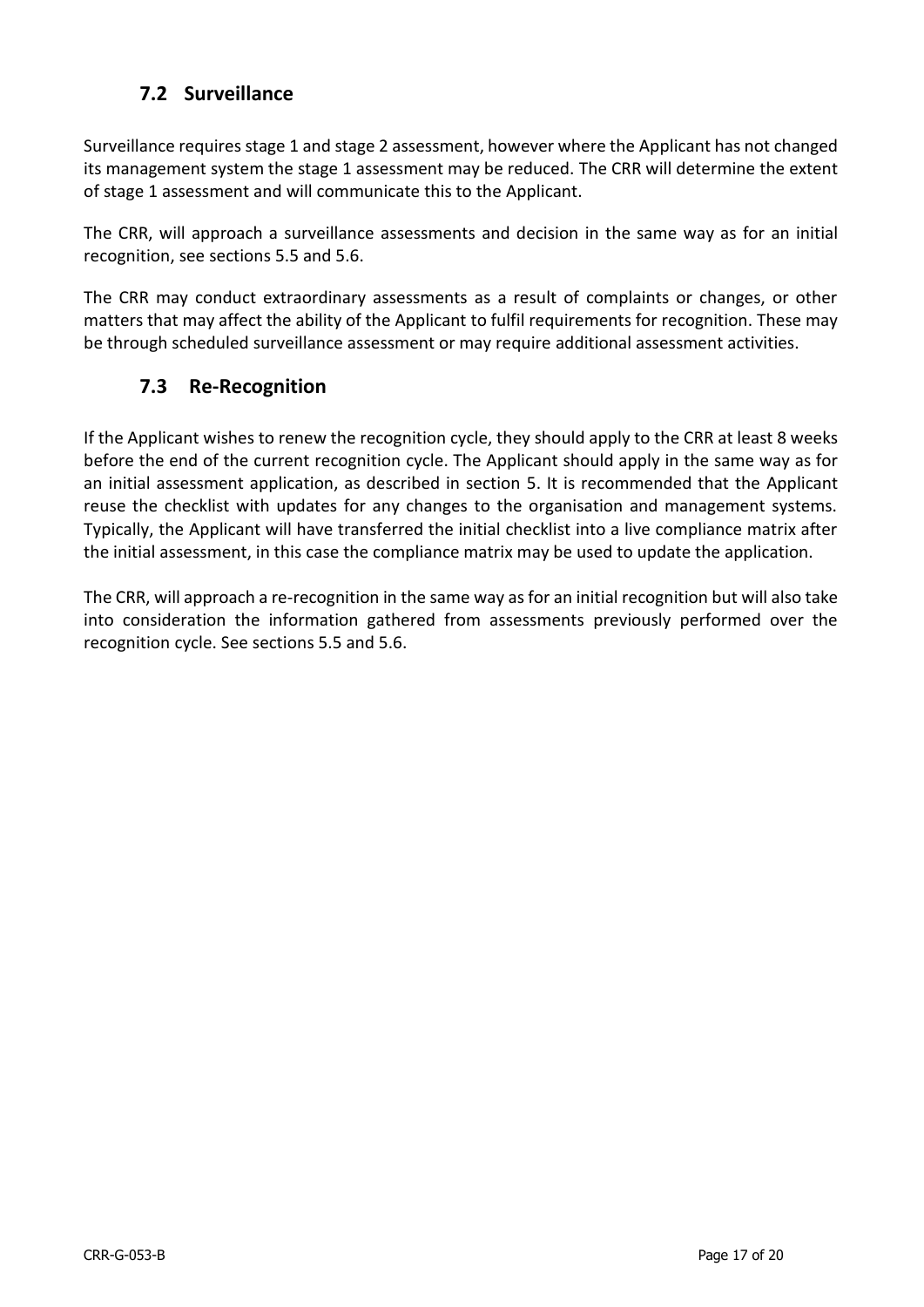# <span id="page-17-0"></span>**8 Modification of Recognition Scope (extension and/or reduction)**

If an Applicant requests the extension or reduction of the scope of a recognition this may be performed as part of a surveillance assessment, as part of a re-recognition, or as a separate assessment between assessments at the request of the Applicant. Extension and/or reduction of scope may include changes to Activities or locations.

Based on the scope of the extension, the CRR will determine the extent of assessment required.

The application should be made in accordance with section 5.3. The CRR will approach assessments and decisions related to modification of scope in the same way as for an initial recognition, see sections 5.5 and 5.6.

Changes to the scope of recognition throughout the recognition cycle may require updates to the recognition programme reissue of the recognition certificate.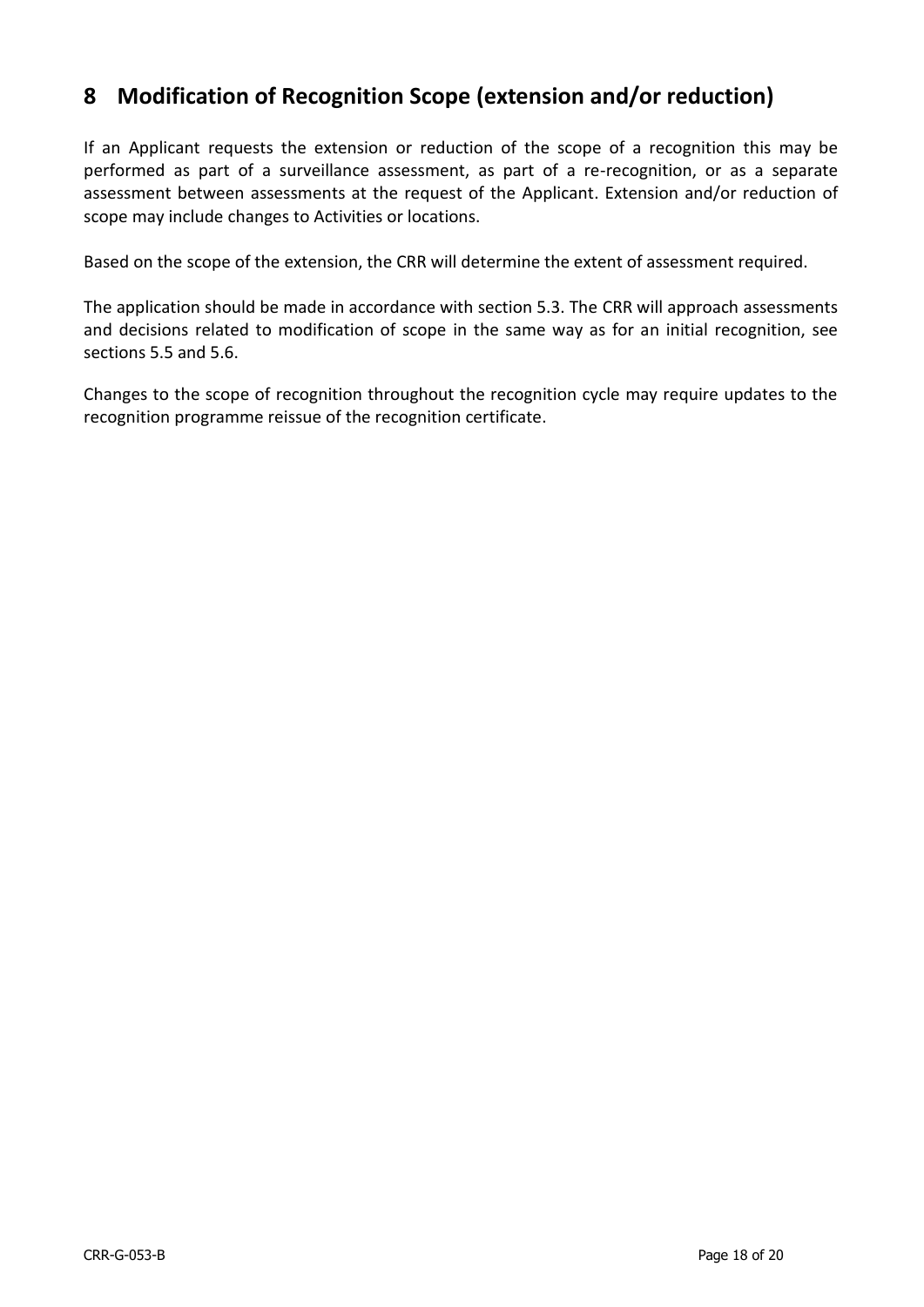# <span id="page-18-0"></span>**9 Suspending, Withdrawing or Reducing Recognition**

The CRR recognition committee will make all decisions related to the suspension, withdrawal, reduction of a recognition or refusal of a recognition. Grounds for such action include circumstances where:

- an Applicant has failed to meet the requirements of recognition;
- an Applicant has failed to abide by the rules for recognition (recognition agreement);
- there is evidence of fraudulent behaviour, or the Applicant intentionally provides falsified information or conceals information.

The Applicant may at any time request the suspension, withdrawal, or reduction of their recognition. Where a reduction, suspension or withdrawal of a recognition is requested by the Applicant, then this may be performed without the need of a committee decision.

The CRR recognition committee may lift the suspension of a recognition. Justification for such action would require evidence demonstrating that the Applicant has reversed the circumstances which originally led to the suspension and that the Applicant is conforming to the recognition requirements with all recognition programme activities up to date. Assessment activities may be required to verify this.

# <span id="page-18-1"></span>**10 Confidentiality and Freedom of Information**

The CRR will, subject to its obligations under law, including the Freedom of Information Act 2014, take all reasonable steps to seek to maintain the confidentiality of any information considered by an Applicant to be confidential or commercially sensitive (sensitive information) within the application/recognition process.

The Applicant must clearly identify such sensitive information and specify the reasons for its sensitivity.

The CRR will consult with any Applicant who supplies such sensitive information in the event that a Freedom of Information request is received that relates to it. In the event that the CRR decides to release particular information relating to an Applicant, that Applicant will have an opportunity to appeal the CRR's decision to the Office of the Information Commissioner.

For more information see the CRR website [\(https://www.crr.ie/corporate-governance/\)](https://www.crr.ie/corporate-governance/)

## <span id="page-18-2"></span>**11 Fees**

The CRR charges the Applicant applying to be designated as IE-DeBo, in respect of assessing such an application a basic fee of €15,000 covering the first 20 days of assessment and, thereafter, a daily fee of €750 for each subsequent day or part thereof of assessment [S.I. No. 176/2021].

The CRR charges a recognised IE-DeBo a fee of €750 for each day of assessment in respect of any surveillance activity it undertakes on that IE-DeBo [S.I. No. 176/2021].